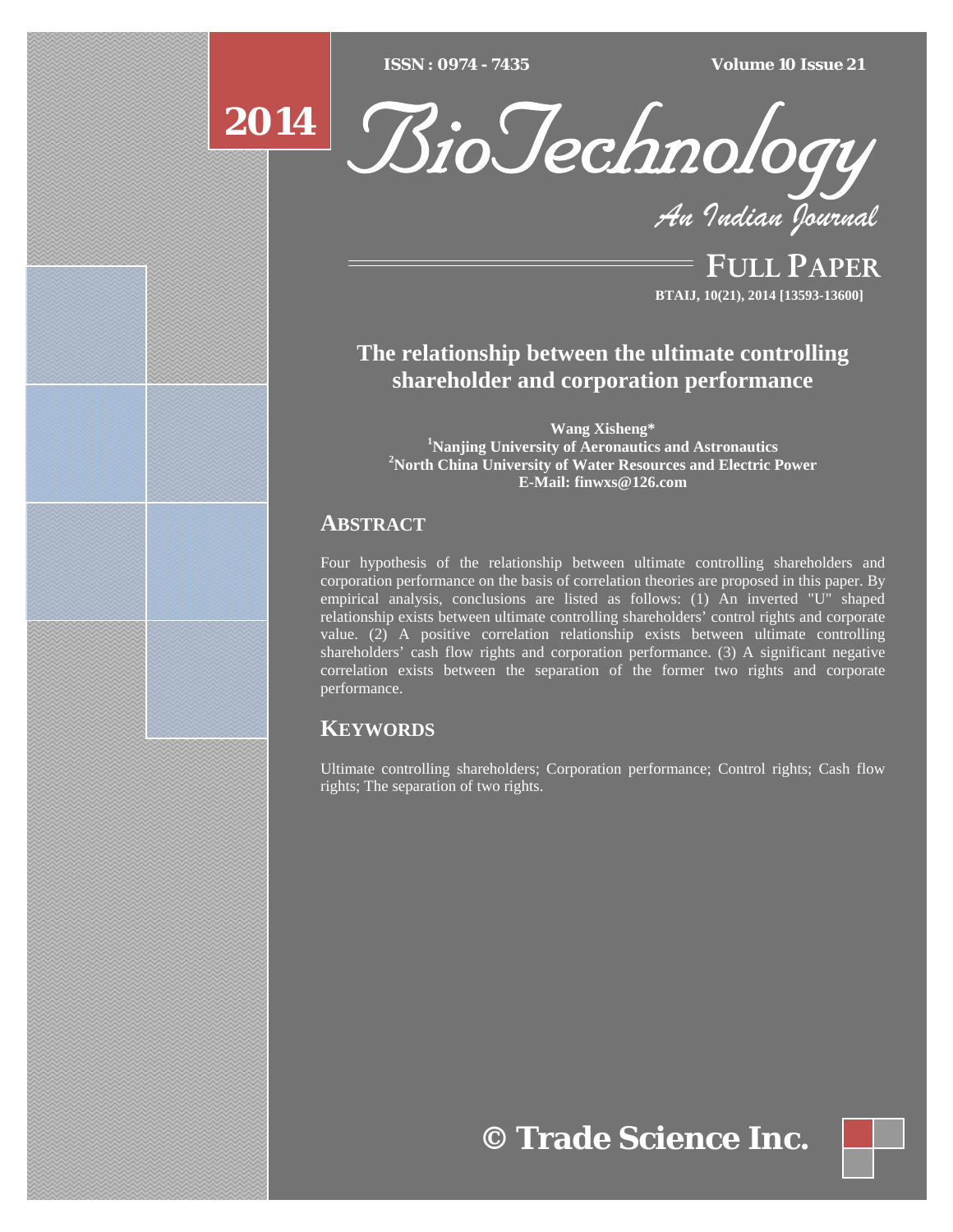#### **INTRODUCTION**

 It is widely accept that in modern enterprises, the separation of ultimate controlling shareholder's cash flow rights and the control rights. The difference between ultimate controlling shareholder and shareholder lies in the discrepancy of voting rights and cash flow rights. The ultimate controlling shareholder sometimes uses the right at hand to achieve personal wealth while to decrease the company's performance. Due to the difference between voting rights and cash flow rights, ultimate controlling shareholder might transfer the company's asset through manipulating stockholders. Specifically speaking, over-high management salary, loan guarantee, equity dilution and related transaction are commonly used in daily life. The Tunneling exploits the wealth of minority shareholders. What's more, countries where ultimate controlling shareholder exits are always lack of related laws to protect medium and small shareholders' rights (Eggertsson, 1990). As a result, the ultimate controlling shareholders have the authority to make all decisions and influence the company's performance**[1]**.

 The paper employs trace control chain to identify the research paradigm of ultimate controlling shareholders and to do some researches on ultimate controlling shareholders and how they influence the performance of Chinese public companies. Considering the characteristics of ultimate controlling shareholders, this paper talks about the empirical analysis of ultimate controlling shareholder's cash flow rights, control rights and degree of separation of the former two and then does a theoretical analysis about the results.

#### **RATIONAL ANALYSIS AND ASSUMPTIONS**

 Control rights give people the right to make important decisions, which is also called voting right. Normally speaking, the cash flow rights of each shareholder should comply with the percentage of control right in making decisions. But in a hierarchy system, ultimate controlling shareholder has the greatest power. In this case, it is very likely for ultimate controlling shareholders to achieve more control power than they deserve through related transactions, investment and so on.

 When the ultimate controlling shareholder's right is not dominant in the company, it is a dispersed ownership structure. In this scenario, each stakeholder's right is balanced and other strong stakeholders can do better in supervising ultimate stockholders. Their behavior is limited. In that point, the conflict between majority shareholder and minority shareholder is not a big problem. Instead of exploiting minority shareholder, majority shareholder is more willingly to supervise and manage executives. Executives will thus encouraged to make better decisions, which will relieve agency problems and lower down agency cost and in turn increase the company's value as a whole. However, when the majority stakeholder's right comes to a certain level, he would like increase his own wealth at the cost of minority stockholder's profit via manipulating and transfer public resources, which is called Tunneling and correspondingly decrease the value of a company. Christina (2005), YongbinXu and JinfangZheng (2008) do analyses on Hong Kong family listing company's control right and performance. They got similar results**[2][3 ]**. Hence several hypotheses are proposed as following.

 Hypothesis 1: there is aninverted"U" relationship between the controlling right of ultimate controlling shareholder and company value. Specifically speaking, while control right increases, company value increases firstly and then goes down.

 Ownership concentration is a necessary condition for expropriation of minority shareholders, but not a sufficient condition. If the ultimate controlling shareholder's cash flow rights and control rights are equal, there is no obvious motive for the controller to decrease company value deliberately (Bozec and Laurin, 2008)**[4]**. Cash flow right is the right which ultimate controlling shareholder enjoys in the remaining rights through the percentage of actual capital investment in total investment. This right, as the capital which ultimate controlling shareholder finally put into the corporation's capital, is highly relative with ultimate controlling shareholder behavior because the interests of ultimate controlling shareholder and that of the company are quite similar. The decisions under such a condition will be more carefully made because any inappropriate behavior will harm personal interests. At this time, no matter whether the perspective comes from the management or the supervisors, majority shareholders interests are the same with the company's, which indicates that the majority shareholders and minority shareholders share the convergence of interest effect.

 Shleifer and Vishny (1997) did an analysis on the costs and benefits of the concentrated ownership. They thought that the existence of controllers help supervise the executive to make appropriate decisions. That will relieve the conflicts between agencies and stakeholders and will weaken the medium and small shareholders a ride behavior. So that actually improves the performance of the company. On the other hand, the ultimate controlling shareholders are also motivated to invade the interests of minority shareholders through Tunneling, which will hurt the company's performance. As proportion of cash flow rights increase, the cost in performance grows. In this case, the cost outpaces the advantage. Higher cash flow rights will lead to lower exploitation because when controller takes some others profits, he damages the company's profit and his own profit as well<sup>[5]</sup>. The consistency between ultimate controlling shareholder's cash flow right and the company's profit is referred as "incentive effect". LLSV (2002) which is talked about in previous part verified such an effect. Therefore, the second hypothesis comes below.

 Hypothesis 2: There is a positive correlation between cash flow right and corporate performance. The cash flow rights can restrain the controller's "Entrenchment Effect". The larger the cash flow right of the ultimate controlling shareholders has, the smaller the loss minority shareholders suffer and the higher the company performance.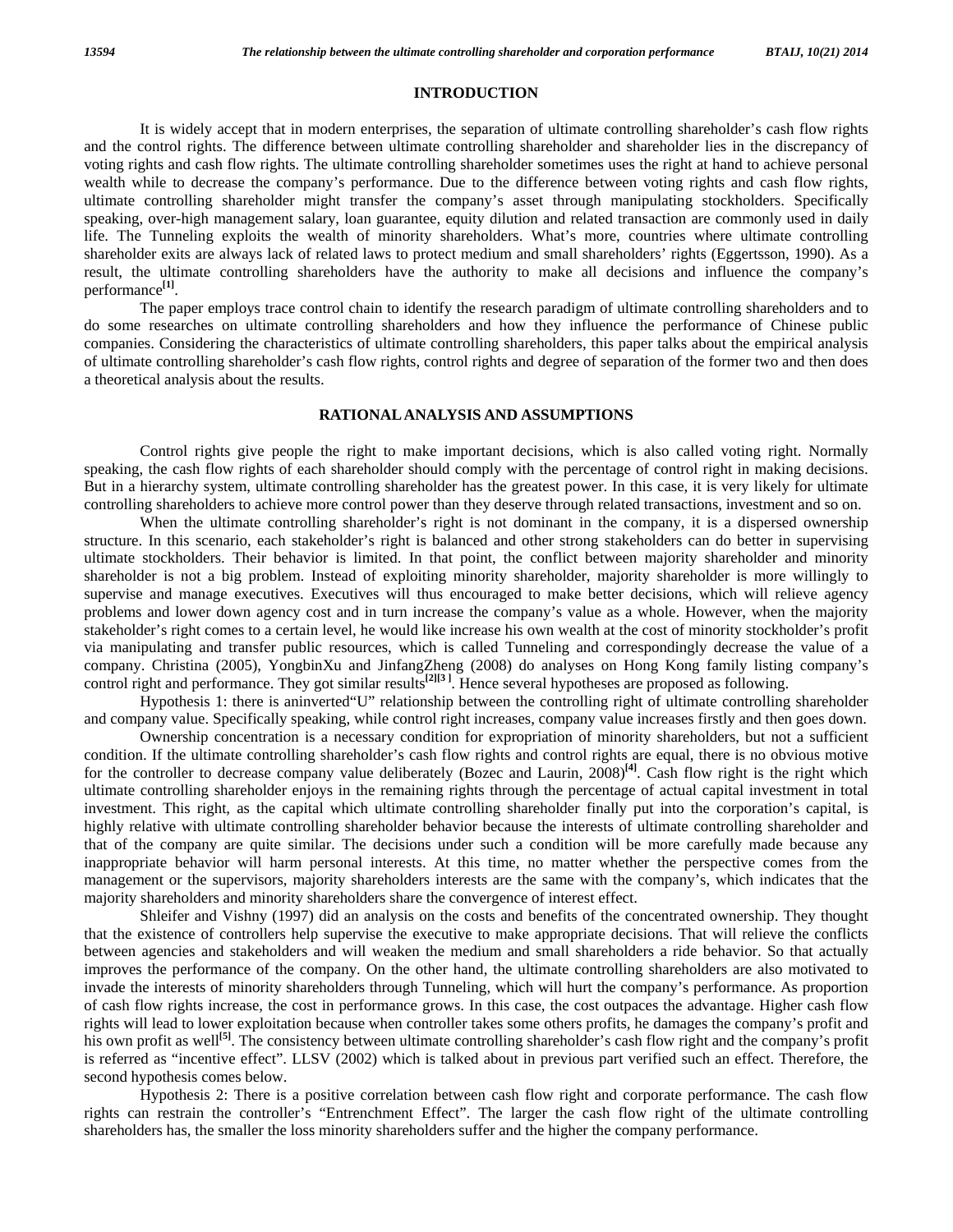Based on previous analysis, ultimate controlling shareholder enhances control right through the Pyramid stock ownership, cross shareholding and investment company holding, resulting in the separation of control right and cash flow right (La-porta, 1999; Clasessens, 2000). In this case, the separation is the cause of interest invasion**[6][7]**. The dominant control right enables the ultimate controlling shareholder to exploit minority shareholder's interests and to cause a decline in company performance while smaller cash flow right reduces the cost of such a behavior ( Yeh, 2005)**[8]**. The separation of ultimate control rights and cash flow rights is one of the important factors leading to the controlling shareholder and minority shareholder interests' inconsistency and conflict. Both deviations have negative impacts on corporate performance. The greater the deviation is, the greater the influence is. Such an effect is defined as "Entrenchment Effect". According to the study of 1305 listing corporations coming from eight countries and regions in East Asia, the empirical results of Classens (2002) shows that the performance of the company and the cash flow rights of controlling shareholders are positively correlated. The deviation of control right and cash flow right leads to a decline in the performanceof the company, which supports the idea that Incentive Effect and Entrenchment Effect co-exsist<sup>[9]</sup>. Faccio (2001)'s researchon public companies in 14 countries which are from East Asia and West Europe finds similar results**[10]**. Lins (2002) reached the conclusion that when the ultimate controlling shareholder exceeds cash flow right the company performance is weakened<sup>[11]</sup>, which is based on 1433 companies in 18 countries. Similarly, after studying the UK non-financial listing corporation, Marchinca et al. (2005) found that separation of two rights is negative correlated with corporate performance**[12]**. Li Shanmin (2006)'s research indicated that the higher the degree of separation, the worse the performance is. Family controlled company performance is worse than government controlled company performance<sup>[13]</sup>. Therefore, here comes the third assumption:

 Hypothesis 3: the separation of ultimate controlling shareholders' control right and cash flow right is negatively related to company performance. The more separate the two rights are, the worse the performance is.

 Most of the listing corporations in China are the results from state-owned enterprises reform. They are controlled by the government directly or indirectly. Current literature about ultimate controlling shareholders divides them into two categories: the state ultimate controlling shareholder and non-state ultimate controlling shareholder. Accordingly, this paper divides into state-owned public companies and private listing companies.

 There are remarkable differences between motives and purposes of different kinds of ultimate controlling shareholder's expropriation. In terms of the different nature of the ultimate controlling shareholders, given other conditions, there is no significant difference in expropriation cost. But the kind of shareholder influence private control right. For example, when the ultimate controlling shareholders for the family, because the family control of private enterprises will face various factors earnings prospects financing conditions or industry in the development process, so the ultimate controlling shareholders occupy the sameshare, compared with the government to obtain private profits greater control. Private enterprises as the ultimate controlling shareholder of listing corporation,because it is mainly through the acquisition of other companies equity method to obtain the control of listing Corporation, at the same time relative to thegovernment of the private enterprise capital is less, so the main way to control by using the relative holdings listing Corporation, and greatly may use the Pyramid holding structure, leading to the degree of deviation from the private holdinglisting Corporation the control rights and cash flow rights on the larger, listing Corporation appropriation motivation more strong, this kind of phenomenon ininvestor protection countries more obvious weak. While the ultimate controlling shareholderstate-owned listing Corporation as the interests of the masses of the peopleentrusted, the access to public benefits through normal channels of desire ismore intense, therefore the possibility to invade the interests of small shareholders with respect to private holdings listing Corporation is smaller. Therefore, the following hypothesis was proposed:

 Hypothesis 4: For the different nature of ultimate controlling shareholder of different nature, its control rights and cash flow rights two rights separation degree of negative influenceon corporate performance differences. Specifically, the separation of two rightsofprivateholdings listing Corporation negative impact on corporateperformancemoresignificantly.

#### **RESEARCH DESIGN**

#### **Variables**

#### **Explained Variable**

 Corporate Performance (CP) refers to the performance and efficiency of a company, which represents the final operating results and overall condition of a company. As a result, to choose a suiting CP standard become one of the major issues in corporation managing. Different interest groups, holding their own goals, evaluate CP from different perspectives, and the standards for CP measurement range as a consequence of the diverse preferences of evaluate subjects. Domestic scholars widely adopt ROE and ROA as financial indexes of listed companies in relevant empirical studies on CP.

 Being a comprehensive, systematic and overall index, ROE is the ratio of the net profit of the year and the average net asset. With net profit margin on sales, turnoveroftotalcapital, and equity multiplier as auxiliary pointer, ROE is used to analyze profitability, operation capacity and debt paying ability, the system of financial situation and relations between the factors inside this system can be revealed. Net assets income rate is employed in this paper for CP evaluation.

#### **Explanatory Variables**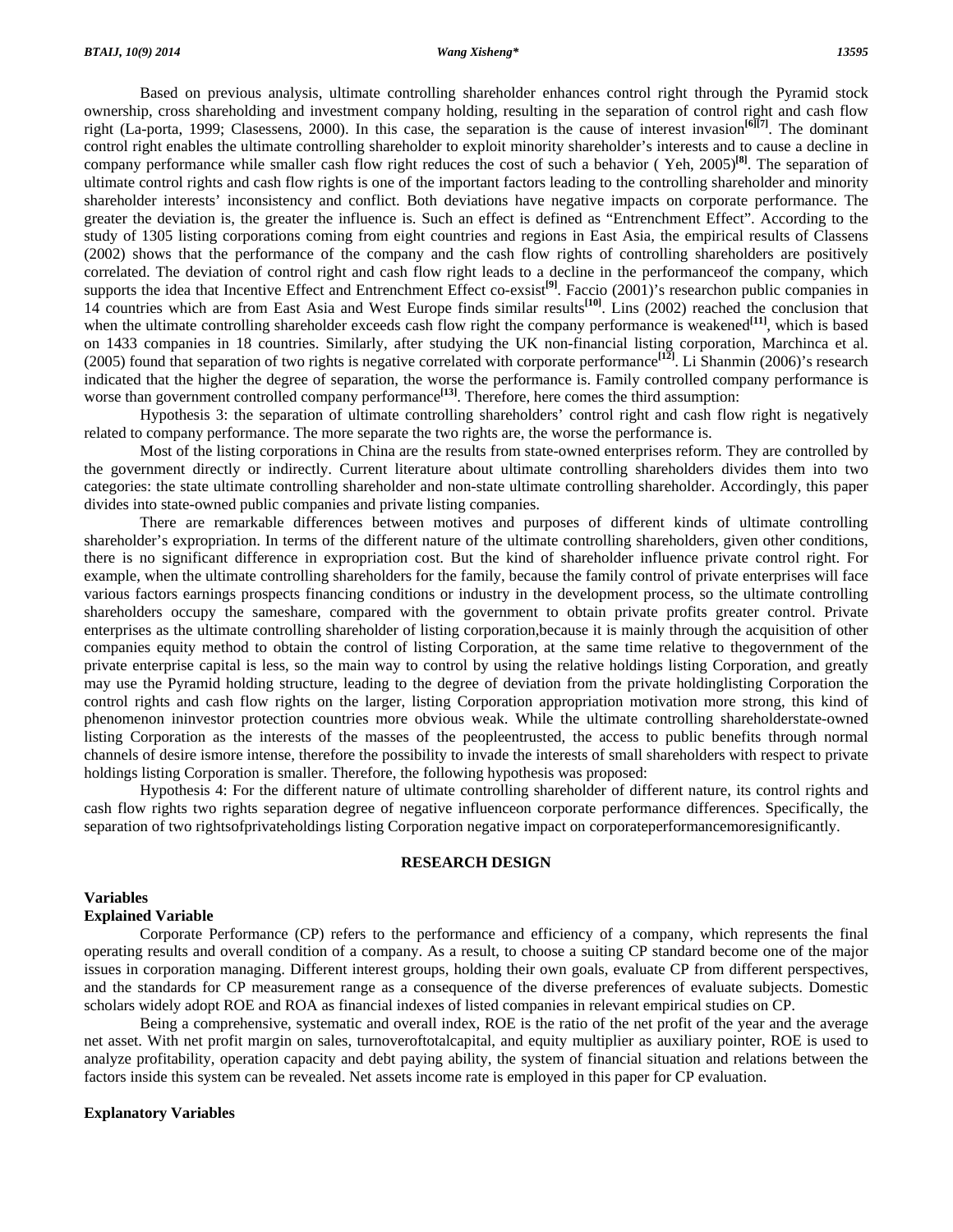Four explanatory variables are set, including ultimate control rights, ultimate cash flow rights, and the separation of two rights and the nature of the ultimate controlling shareholders.

 Ultimate control rights. The ultimate controlling shareholders control a listed company in a pyramid system, and there are more than one controlling chains. The controlling right proportion is calculated through the weakest relation, and equals the sum of weakest voting right on the chain.

 The degree of the separation of two rights. In empirical researches home and abroad, three indexes are mentioned in the evaluation of the separation of two rights: ultimate control right—ultimate cash flow rights, ultimate control right/ultimate cash flow rights, (ultimate control right—ultimate cash flow right)/ultimate cash flow rights, among which the second is chosen in this paper, namely, the separation of two rights equals the ratio of ultimate control right and ultimate cash flow rights.

 The nature of ultimate controlling shareholders. Let CH, ZI and CENT be explanatory variables. When the ultimate controlling shareholder is the state, CH=1. When the ultimate controlling shareholder is individual, CH=0. When the company is directly by government ZI=1. When the firm is controlled by government indirectly, ZI=0. If the ownership belongs to the central government, CENT=1. If the ultimate controlling shareholder is the regional government, CENT=0

#### **Control Variables**

 The performance of a listed company is influenced by multiple kinds of factors, and the following variables are used as control variables in the model.

 (1)Scale of company/ Firm size. The performance of a company is affected by its scale. (Bozec and Laurin, 2008), and the natural logarithm of the company's ending total assets serve as a indicator of the scale of company.

 (2)Growth ability. High-growth companies are more likely to prosper while low-growth ones shrink. Growth rate of the main business is used to control the impact of growth ability on the scale of company.

 (3) Year. The performance of a company will not stay the same over different years, so the samples that we take are from the three-year time span of 2011-2013. In order to evaluate the changes over different years, a reference year (2011) and a year are set.

 (4)Industry. Companies of different industries have different performance (Yeh, 2005). According to Industry Classification Guidance of Listed Companies issued by China Securities Regulatory Commission (CSRC) in 2001, the listed companies in China are divided into 13 industries; as for financial sector, it is excluded from the samples taken in this paper because of its particularity, leaving the other 12 industries. 11 industry dummy variables are set to evaluate the impact of industry on the performance of companies.

| <b>Types</b>            | <b>Names</b>                         | Abbrev.     | <b>Definition</b>                                                              |  |  |
|-------------------------|--------------------------------------|-------------|--------------------------------------------------------------------------------|--|--|
| Explained<br>Variable   | Return on net assets                 | <b>ROE</b>  | Net profit/(Beginning assets+ End Assets)                                      |  |  |
| Explanatory<br>Variable | Control right                        | <b>UVR</b>  | Sum of the minimum                                                             |  |  |
|                         | Cash flow right                      | <b>UCR</b>  | Sum of ratios in different chains                                              |  |  |
|                         | The separation<br>Nature of ultimate | <b>SR</b>   | $SR = UVR/UCR$                                                                 |  |  |
|                         | controlling<br>shareholder           | <b>CH</b>   | State-owned, $CH=1$ ; else $CH=0$                                              |  |  |
|                         | <b>Size</b>                          | <b>Size</b> | Log of Assets                                                                  |  |  |
| Control<br>variable     | growth                               | Growth      | (operation income-operation income in last year)/last year<br>operation income |  |  |
|                         | Year                                 | Year        | Dummy variable, present year, 1,<br>else 0                                     |  |  |
|                         | industry                             | IN          | Dummy variable, same industry, 1, else 0                                       |  |  |

#### **TABLE 1: The table of variables defined**

#### **Samples and Data Resources**

 This paper selects the data from Shanghai and Shenzhen listing corporations and excludes certain kinds of companies:

Excluding the ultimate controlling shareholder of incomplete information in the company

 Excluding financial and insurance companies. Because there is a bigdifference financial characteristics of financialcompanies and other industry, sothis study does not include the financial and insurance industries listing Corporation;

(3) Excluding ST, PT and company delisting in these three years;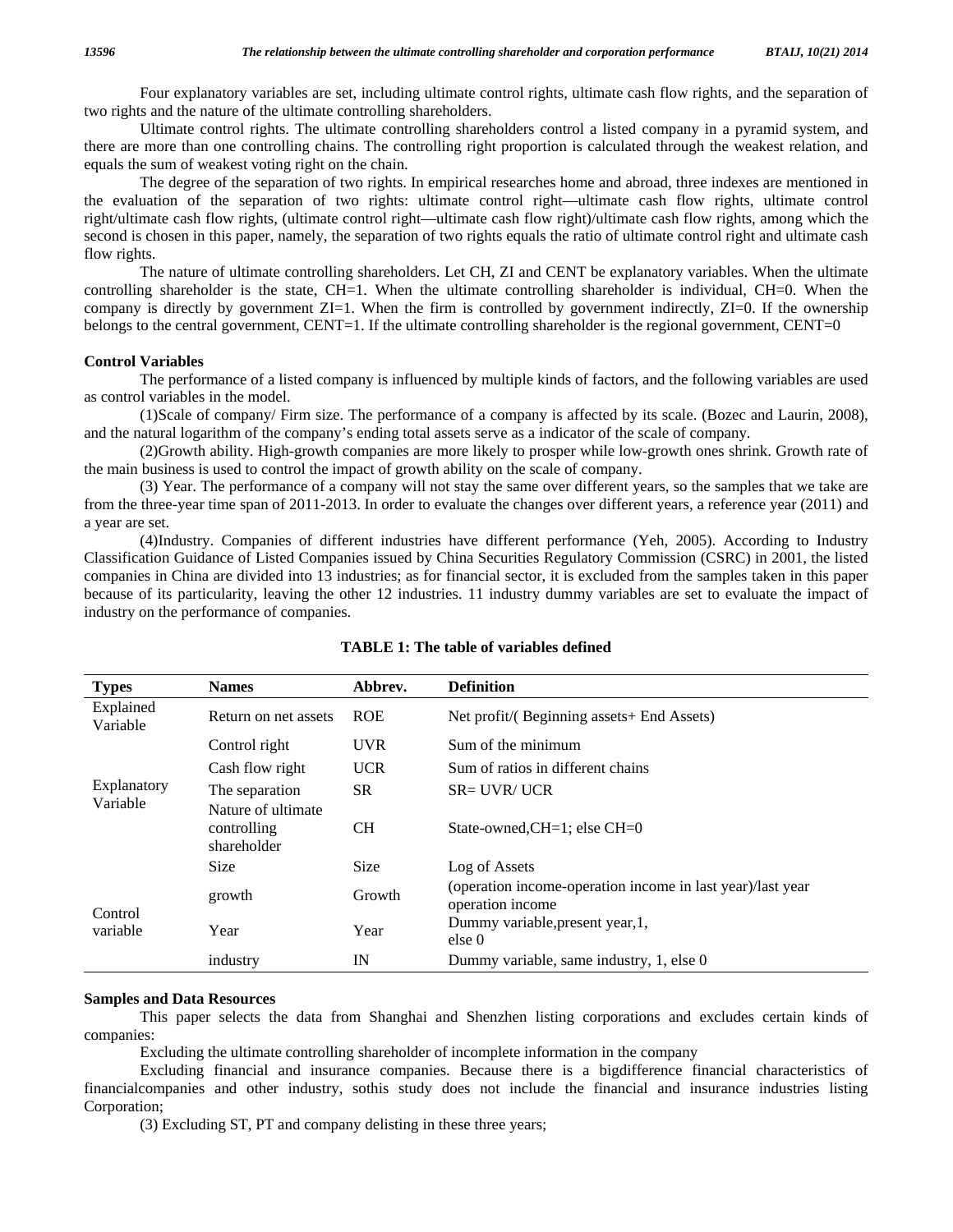(4) Excluding the ultimate control less than 10% of the company, and ultimatedid not change in control. The ultimate controlling shareholder in general needs to master a certain control to achieve the control of the listing Corporation. Foreign scholarsempirical research will in general effective control standards set in 10%;

 (5) Eliminating abnormal data (asset liability ratio and long-term debt ratio of less than 0 is greater than 100%) of the company;

(6) In order to keep the balance panel, excluding missing more than a year and the dataof the company.

 After screening a total of 837 Sample Firms (including state-owned listing Corporation 628 homes, private listing Corporation 209) during 3 years, there is a total of 2511 samples, the formation of the time length is 3 and the number of cross sections for the panel data is 837.

#### **Model**

Based on related assumptions and variables, the model comes as following:

$$
\mathbf{ROE} = \beta_0 + \beta_1 \mathbf{UVR} + \beta_2 \mathbf{UVR}^2 + \beta_3 \mathbf{Size} + \beta_4 \mathbf{Growth} + \sum_{i=1}^{2} \beta_{i+4} \mathbf{Year}_i + \sum_{j=1}^{11} \beta_{j+6} \mathbf{IN}_j + \varepsilon
$$
 (1)

$$
\mathbf{ROE} = \beta_0 + \beta_1 \mathbf{UVR} + \beta_2 \mathbf{Size} + \beta_3 \mathbf{Growth} + \sum_{i=1}^{2} \beta_{i+3} \mathbf{Year}_i + \sum_{j=1}^{11} \beta_{j+5} \mathbf{IN}_j + \varepsilon
$$
 (2)

$$
\mathbf{ROE} = \beta_0 + \beta_1 \mathbf{SR} + \beta_2 (\mathbf{CH} \times \mathbf{SR}) + \beta_3 \mathbf{Size} + \beta_4 \mathbf{G} \mathbf{rowth} + \sum_{i=1}^2 \beta_{i+4} \mathbf{Year}_i + \sum_{j=1}^{11} \beta_{j+6} \mathbf{IN}_j + \varepsilon
$$
 (3)

 Model is used to verify hypothesis 1. Hypothesis 2 is tested by model 2. Model 3 is employed to verify hypothesis 3 and 4.

#### **EMPIRICAL ANALYSIS**

#### **Descriptive statistical analysis**

The main variables in the sample comes in TABLE 2.

| <b>Variable</b> | Min.    | Max.  | Average | <b>Std.</b> deviation |
|-----------------|---------|-------|---------|-----------------------|
| <b>ROE</b>      | $-0.12$ | 0.61  | 0.10384 | 0.07220               |
| <b>UVR</b>      | 0.10    | 0.90  | 0.53987 | 0.15348               |
| <b>UCR</b>      | 0.01    | 0.83  | 0.36590 | 0.18763               |
| <b>SR</b>       | 1.00    | 14.20 | 1.49670 | 1.15294               |
| Size            | 18.18   | 24.46 | 21.1580 | 0.96838               |
| Growth          | $-0.49$ | 1.96  | 0.12120 | 0.32701               |

#### **TABLE 2:The main variables descriptive statistics**

 The results in TABLE 2 demonstrate several conclusions. (1) For ROE, the average value is 0.10384 while the max value is 0.61, the minimum is -0.12 and standard deviation is 0.0722. This implies that there is a big difference in profitability. It should be improved. (2) The average value of UCR is 36.6% and that of UVR is 54.0%. This illustrates that in average, ultimate controlling shareholders' ownership in private listing companies is 36.6% while the voting rights are 54.0%. The degree of separation is 17.4%, which is higher than that in West Europe, 3.84%. In addition, it is higher than that in East Asia of 4.07% and that in China during 2002 and 2006 of 11.38% ( Shu'e Yang and Kun Su, 2009). (3) The minimum of the separation is 1. In this scenario, there is no separation between two rights, which implies that actual controllers direct control the company. The max number is 14.2 while the average is 1.497. This shows that there is serious separation of two rights in public companies listing in Shanghai and Shenzhen. (4) In a pyramid structure, the company sizes are relatively big. The average value in this part is 21.16 with max of 24.46 and min of 18.18. The standard deviation is 0.97. In general, there is no big difference in company sizes. (5) In the aspect of growth, some companies have good growth rates while the others have negative growth rate. The performance are very different from each other.

#### **Correlation Analysis**

 TABLE 3 is the correlation coefficients among each variable. The relationship among ultimate cash flow right, the separation of two rights and company performance is similar as predicted. The correlation between ultimate control right and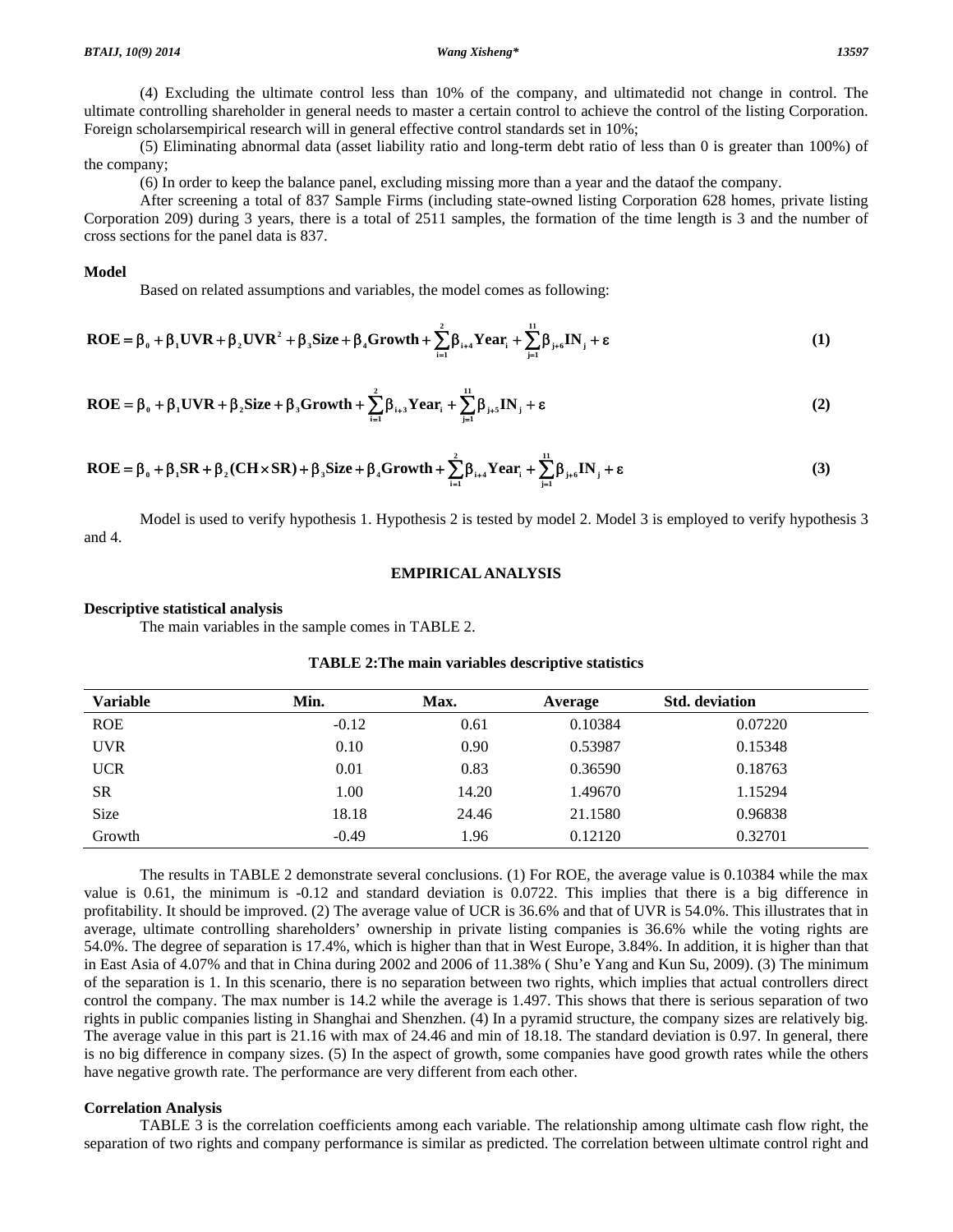return on net assets is positive, which indicates that the ultimate controlling shareholder's cash flow rights are positively related to the company performance. There is an Incentive Effect of the ultimate controlling shareholder. The coefficient between the separation and the return on net assets is negative, which demonstrates that the more separate the company is, the worse the performance is. This illustrates the ultimate controlling shareholder would like to exploit the minority shareholders and verifies the Entrenchment Effect. The correlation coefficient between other control variables and net assets returns are same as expected. The growth ability and the rate of return is positive, indicating that high growth companies with excellent performance and low growth companies with bad performance. The company size is negatively related to the net assets return, which illustrates that a synergistic effect and the size effect of enterprise scale are not reflected. It fails to promote the increase of the company's value. The relationship among ultimate control right, the nature of controller and company performance needs to be further verified by regression analysis. In addition, the correlation coefficients among various explanatory variables are small, which are less than 50%. This means that there is no multicollinearity exists in the model.

| <b>Variables</b> | <b>ROE</b>                     | <b>UVR</b>         | <b>UCR</b>         | <b>SR</b>       | <b>Size</b>       | Growth |
|------------------|--------------------------------|--------------------|--------------------|-----------------|-------------------|--------|
| <b>ROE</b>       | 1.000                          |                    |                    |                 |                   |        |
| <b>UVR</b>       | .361<br>$< 0.0001$ ***         | 1.000              |                    |                 |                   |        |
| <b>UCR</b>       | .417<br>$\leq 0.0001$ ***      | .122<br>$.0005***$ | 1.000              |                 |                   |        |
| <b>SR</b>        | $-.335$<br>$. < 0.0001$ ***    | .043<br>$.052*$    | $-.216$<br>$0.09*$ | 1.000           |                   |        |
| Size             | $-0.345$<br>$\cdot$ <0.0001*** | .092<br>$.021**$   | $-.003$<br>$.078*$ | .216<br>$.072*$ | 1.000             |        |
| Growth           | 0.414<br>$\cdot$ <0.0001***    | 0.0460<br>$.068*$  | 0.0388<br>$.073*$  | 0.0002<br>.112  | 0.0901<br>$.094*$ | 1.000  |

**TABLE 3: Pearson correlation coefficients for each variable** 

**The data above is correlation coefficient, beyond is probability;\*, \*\*and\*\*\*represents significant at 0.1, 0.05 and 0.01level, respectively.** 

#### **Multi-variable Regression Analysis**

|                  | Model.1             | Model.2             | Model.3             |
|------------------|---------------------|---------------------|---------------------|
| (Constant)       | $0.538***(5.931)$   | $0.475***(5.061)$   | $0.603***$ (7.832)  |
| <b>UVR</b>       | $0.151***(-4.307)$  |                     |                     |
| UVR <sub>2</sub> | $-0.315***(-6.875)$ |                     |                     |
| <b>UCR</b>       |                     | $0.251***(6.896)$   |                     |
| <b>SR</b>        |                     |                     | $-0.076***(-4.423)$ |
| $CH*SR$          |                     |                     | $0.025***(5.492)$   |
| Size             | $-0.018***(-5.512)$ | $-0.020***(-5.113)$ | $-0.016***(-4.934)$ |
| Growth           | $0.186***(5.106)$   | $0.173***(4.964)$   | $0.198***(5.662)$   |
| Year             | Control             | Control             | Control             |
| IN               | Control             | Control             | control             |
| F-value          | $112.721***$        | $104.735***$        | $109.173***$        |
| Adapted R2       | 0.431               | 0.409               | 0.428               |
| <b>DW</b>        | 1.903               | 1.886               | 1.916               |
| WT.              | 45.872              | 39.754              | 49.554              |

#### **TABLE 4: Each variable ROE regression analysis results**

**\*,\*\* and \*\*\* indicatessignificant level in 0.1, 0.05 and 0.01, respectively.** 

 TABLE 4 is the regression results of each variable in net asset return. The adjustment coefficient of R2 is basically about 40% in two forms, which implies that the model fitting degree meets certain required. This explains the relationship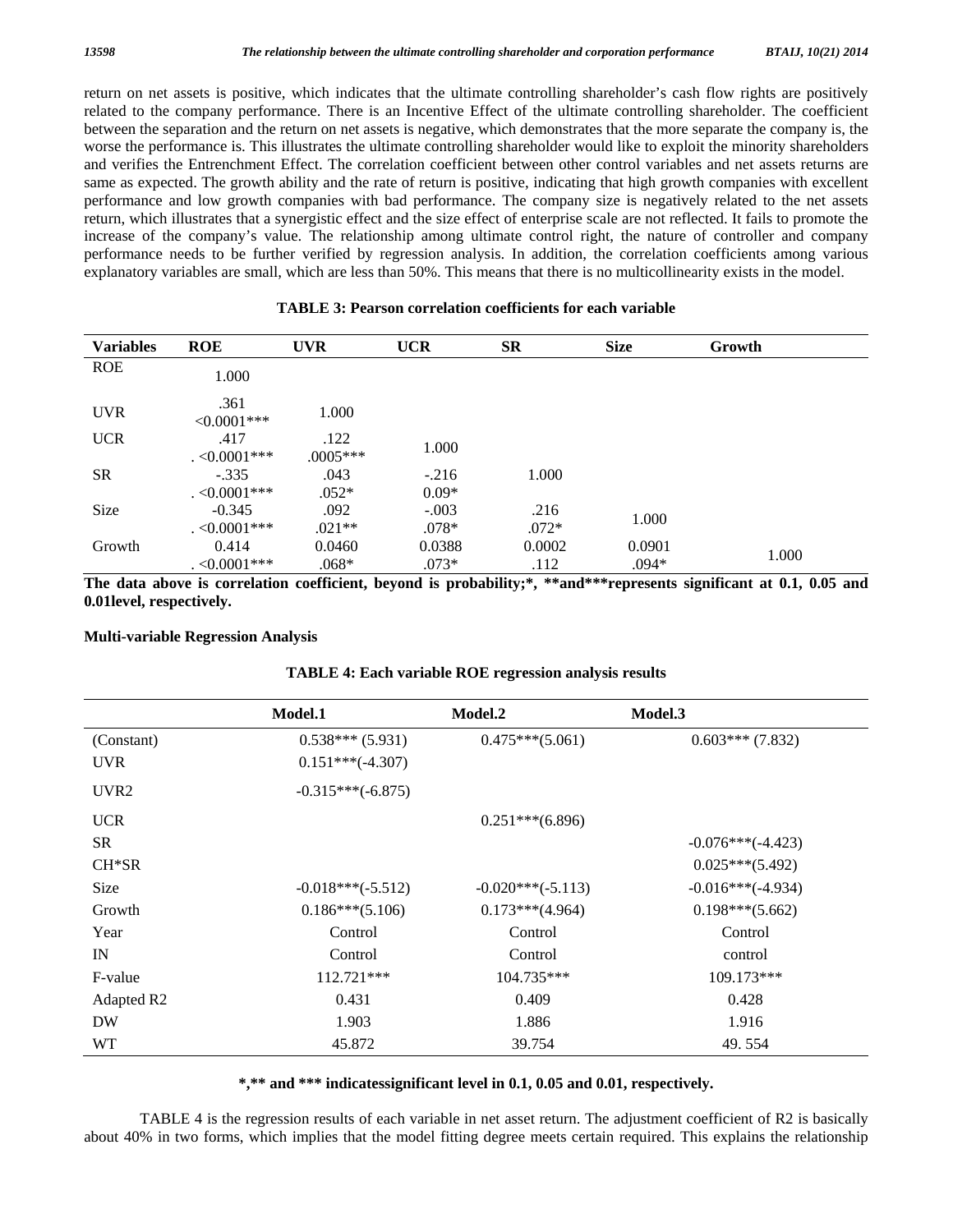between explanatory variables and explained variables. DW value is close to 2, which says there is no self-relationship in each model. The WT value is smaller than the critical value, which is 5%. This indicates that there is no heteroskedasticity in the model.

### **The relationship between ultimate controlling shareholder's control right and corporate performance**

 Based on the regression results of model One, we find that the intercept UVR is positive (0.151) and this result is significant at the level of 0.01 while the coefficient of square of UVR is negative (-0.315) and this result is also significant at the level of 0.01. The results indicates that there is an inverted U relationship between control right and corporate performance, which is consist with Hypothesis 1. The test proves that when controller's control right is weak, he has no ability to take and transfer public resources and to exploit minority shareholders. At this time, he is willing to run the company, supervise executives make correct decisions, which will help improving performance. When the control right rises up to a certain extent, the majority shareholder is capable of taking and transferring public resources and exploiting minority shareholders, resulting in a decline in the performance of the company.

 We find that the control variables, growth ability and net capital gains rate are significantly positively correlated. The better the growth rate is, the more opportunities in the future and the more beneficial to the performance of the company. Company's scale and the rate of return on net assets are negatively correlated, which indicates that the increase in the size of the company reduced the performance of the corporation. On one hand, it is possible that when the scale exceeds a certain level, there are no economies of scale and the efficiency is lowered down. On the other hand, the controlling shareholders are very likely to benefit from expansion, resulting in the decrease of the performance.

#### **The relationship between ultimate controlling shareholder's cash flow right and corporate performance**

 According to the model 2 results, we find that the ultimate cash flow rights coefficient is positive and the number is significant at the level of 0.01. The rate of return on net assets and the controlling shareholder's cash flow rights are positively correlated. This verifies the existence of Incentive Effect of cash flow right. The more cash flow rights controller have, the more he enjoy in the corporate value. This can inspire the majority shareholder to increase the company value. Without the embezzlement, company performance improves and the result matches with Hypothesis 2.

 As for control variables, there is a significant positive relationship between growth opportunity and firm performance and there is a negative relationship between company size and corporate performance.

#### **The relationship between the separation of two rights and company performance**

 Based on the results of TABLE 4, SR coefficient is negative, which is -0.076. The sum of coefficient of the sum of CH\*SR and SR is still negative. Both are significant at the level of 0.01. This shows that the separation of two rights and net assets yield a negative correlation, which verifies Hypothesis 3.

 The effects of different natures of the ultimate controlling shareholder have on the separation of two rights and corporate performance.

 Based on the regression results of model 3, the influence on net asset is different because of different nature of the controllers and the degree of the separation of two rights. The coefficient of the influence of the separation of two rights of private listing corporations on net assets returns is -0.076 while that of national owned company is -0.051 (-0.076+0.025=- 0.051). What's more, CH\*SR is significant at the level 0.01. The results demonstrate that compared with the state-owned listing companies, the negative correlation between the degree of the separation of the two right of private public corporation and the performance of the company is stronger. When ultimate controlling shareholder has control right, minority shareholders have a greater loss than those in national companies.

### **Robustness Analysis**

 In order to ensure the reliability of the results of regression analysis, we employ the data from Shanghai and Shenzhen listing corporations during 2008-2010 and obey the same rule with sample selection. We get 786 sample companies. As a result, we reestimate model 1,2 and 3 according to sample data. The evaluation result lies in TABLE 5. TABLE 5 shows that there is no substantive change in our conclusion.

|                  | Model 1             | Model 2           | Model.3             |
|------------------|---------------------|-------------------|---------------------|
| (Constant)       | $0.684***$ (4.294)  | $0.569***(4.052)$ | $0.692***(5.116)$   |
| <b>UVR</b>       | $0.146***(-4.216)$  |                   |                     |
| UVR <sub>2</sub> | $-0.296***(-6.528)$ |                   |                     |
| <b>UCR</b>       |                     | $0.237***(5.776)$ |                     |
| <b>SR</b>        |                     |                   | $-0.068***(-4.108)$ |

### **TABLE 5:Using 2008-2010 data to estimate the results of a sample of companies in the model 1, 2, 3**